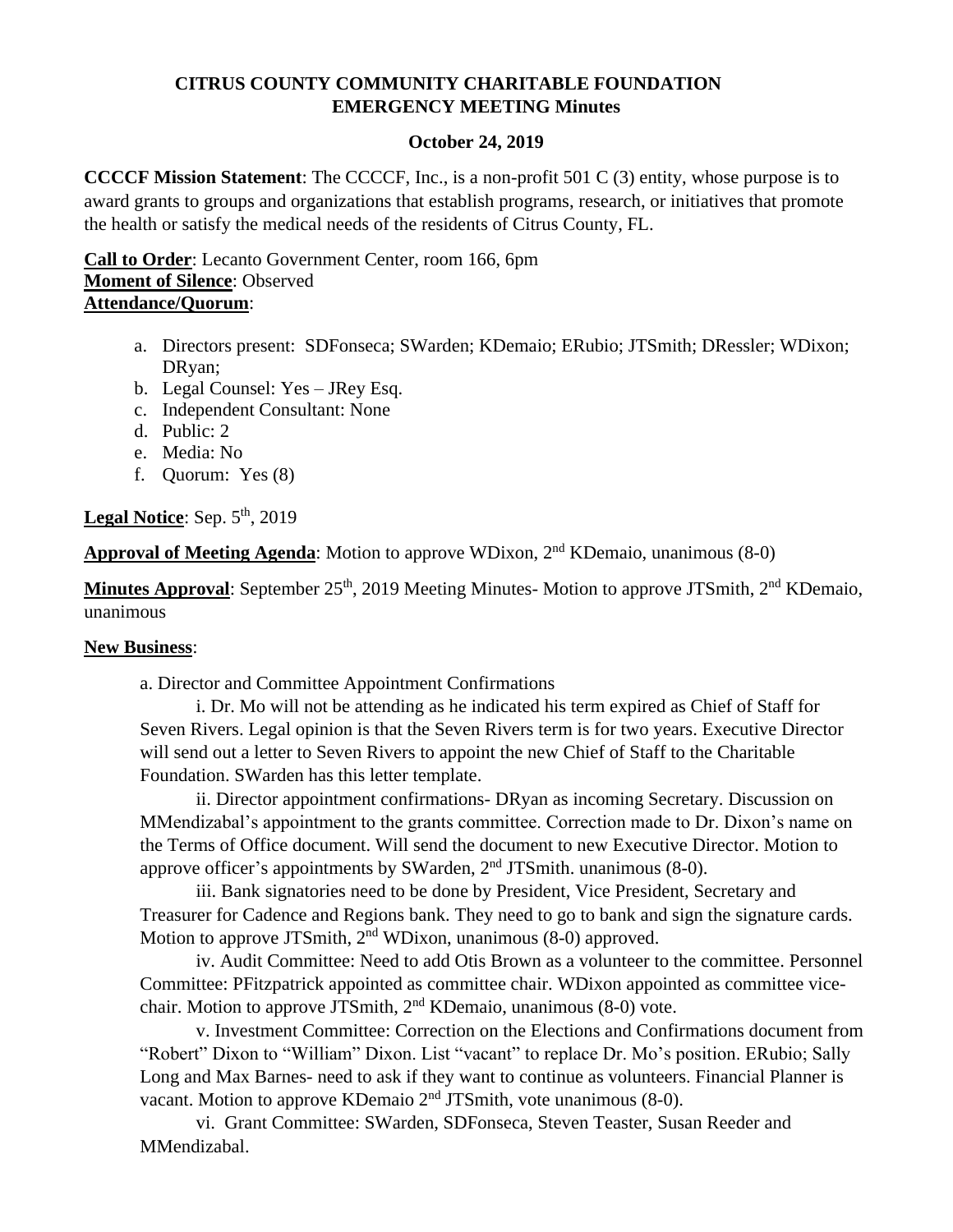Communications Committee: Jimmy T. Smith, David Ryan. Motion to approve committee members by WDixon,  $2<sup>nd</sup>$  KDemaio, unanimous (8-0).

b. Office supplies and expenditures: SDFonseca purchased the new Executive Director office supplies and equipment but exceeded the \$500 limit per Director. Attorney JRey referred to the amount and the rules governing governmental entities, stating the expenditure needs approval. SWarden motioned to approve the expenditure for office supplies of \$1,110.98 and reimbursement to SDFonseca for office supplies  $2<sup>nd</sup>$  the motion by JTSmith, unanimous (8-0). WDixon stated he paid for the Chronicle advertisement for the position, but it was under \$400. c. Agenda items need to be sent to the Executive Director. SDFonseca stated that the Charitable Foundation submitted minutes as proof of approval for checks selected at random for the Hospital Board audit. Emphasized the necessity to be careful to include who made the motions and votes in the minutes.

d. Discussion on cell phone, spending policy, software, & expenditures.

i. WDixon stated Crystal McClure needs a landline for communications. Discussion followed. Motion to approve landline with added funding by DRessler, 2<sup>nd</sup> KDemaio, unanimous  $(8-0)$ .

ii. The Executive Director currently is using WDixon's credit card for the Microsoft Office software that was needed for operations on the laptop. An approval of the amount for the software needed is required per Attorney JRey. Discussion followed. A motion to approve a Microsoft Office software limit of \$500 was made by DRessler. JTSmith  $2<sup>nd</sup>$ , unanimous (8-0).

iii. Attorney JRey indicated that the Executive Director position is not authorized to spend funds. A limit is needed to be approved in order to run the office. Suggestion of a card with a limit that can be reviewed by the Treasurer. SWarden suggested a \$200 per month limit. JTSmith motion to approve a credit card with \$200 maximum per month of budgeted funds for the Executive Director. KDemaio  $2<sup>nd</sup>$  the motion with the codicil that it be through the CCCCF bank Unanimous (8-0) vote. Attorney JRey suggested drafting a policy for expenditure.

iv. Attorney JRey mentioned that a direct deposit of wages needs established for the Executive Director for every two weeks. JTSmith motioned to approve, 2<sup>nd</sup> WDixon, unanimous  $(8-0)$ .

**Treasurer's Report**: KDemaio Reported (see attached Treasurers report for Period ending September 2019)

a. Invoices: Salem Trust \$1,187.50; Nature Coast Web Design \$100.00; Nature Coast Web Design \$100; Hogan Law Firm \$4,302.50; Hogan Law Firm \$425.00; Wells Business Solutions, Inc. \$2,150.00; Citrus Publishing \$48.50; Citrus Publishing \$99.80; CCCCF Employee Wages \$1,360.00; Motion to approve payment for invoices by SWarden, 2<sup>nd</sup> JTSmith (7 yes, 1 no). DRessler voted against. Discussion ensued about not paying for work not yet done. Attorney JRey suggested a staffing payment service. SDFonseca mentioned \$75/month through ADP, which would also pay Workmen's Comp. KDemaio motioned for approval, SWarden 2<sup>nd</sup>, vote was unanimous (8-0). Continued Treasurers report. Treasurer stated that there was only \$37,000 available to FDOH even though \$45,000 was approved. JRey stated that the agreement with FDOH states up to \$45,000, therefore the funds paid out may be less. A motion was made to approve the Treasurers report by KDemaio pending clarification of amount of funding payable to FDOH, 2<sup>nd</sup> DRessler, unanimous (8-0). Attorney JRey advised to approve the budget as presented pending the line item for FDOH. A motion was made to approve by DRessler, 2<sup>nd</sup> WDixon, vote unanimous (8-0).